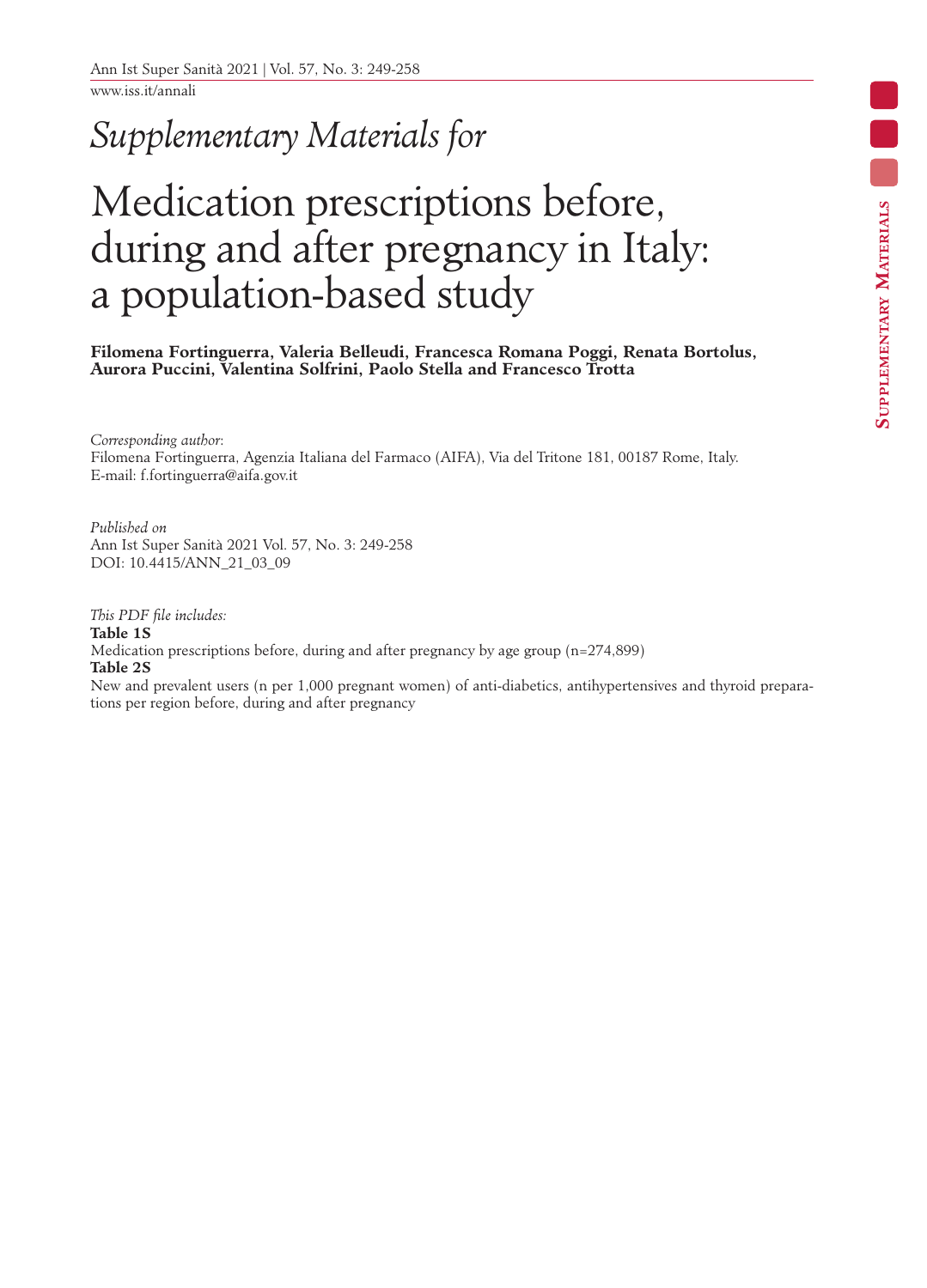## **Table 1S**

Medication prescriptions before, during and after pregnancy by age group (n=274,899)

|                  | Pre-T   |      | $1st$ TP    |      | 2 <sup>nd</sup> TP |      | 3rd TP*     |      | Pregnancy   |      | Post-T  |      |
|------------------|---------|------|-------------|------|--------------------|------|-------------|------|-------------|------|---------|------|
|                  | n       | $\%$ | $\mathbf n$ | $\%$ | $\mathbf n$        | $\%$ | $\mathbf n$ | %    | $\mathbf n$ | %    | n       | $\%$ |
| Lazio            |         |      |             |      |                    |      |             |      |             |      |         |      |
| Any prescription | 38,339  | 37.0 | 56,960      | 55.0 | 56,345             | 54.4 | 50,273      | 48.7 | 81,807      | 79.0 | 47,895  | 46.3 |
| $\leq$ 24        | 2,019   | 28.2 | 3,659       | 51.0 | 3,381              | 47.2 | 3,284       | 45.9 | 5,477       | 76.4 | 2,940   | 41.0 |
| $25 - 29$        | 6,255   | 32.5 | 9,946       | 51.6 | 8,890              | 46.1 | 8,705       | 45.3 | 14,436      | 74.9 | 8,151   | 42.3 |
| $30 - 34$        | 12,432  | 35.7 | 18,456      | 53.1 | 17,387             | 50.0 | 16,297      | 47.0 | 26,617      | 76.5 | 15,101  | 43.4 |
| 35-39            | 12,152  | 39.6 | 17,385      | 56.7 | 18,745             | 61.1 | 15,437      | 50.5 | 25,149      | 82.0 | 14,983  | 48.8 |
| $\geq 40$        | 5,481   | 47.0 | 7,514       | 64.5 | 7,942              | 68.1 | 6,550       | 56.4 | 10,128      | 86.9 | 6,720   | 57.7 |
| Emilia-Romagna   |         |      |             |      |                    |      |             |      |             |      |         |      |
| Any prescription | 29,478  | 33.3 | 52,737      | 59.6 | 43,318             | 49.0 | 42,399      | 48.1 | 70,414      | 79.6 | 43,588  | 49.3 |
| $\leq$ 24        | 1,765   | 23.3 | 4,093       | 54.0 | 3,441              | 45.4 | 3,651       | 48.2 | 5,941       | 78.4 | 3,038   | 40.1 |
| $25 - 29$        | 5,688   | 29.2 | 11,049      | 56.8 | 8,865              | 45.6 | 9,174       | 47.1 | 15,161      | 77.9 | 8,547   | 43.9 |
| $30 - 34$        | 9,915   | 33.3 | 17,173      | 57.7 | 14,068             | 47.3 | 13,988      | 47.0 | 23,209      | 78.0 | 14,122  | 47.5 |
| $35 - 39$        | 8,715   | 36.9 | 14,869      | 63.0 | 12,332             | 52.3 | 11,467      | 48.6 | 19,247      | 81.6 | 12,875  | 54.6 |
| $\geq 40$        | 3,395   | 42.1 | 5,553       | 68.9 | 4,612              | 57.2 | 4,119       | 51.1 | 6,856       | 85.1 | 5,006   | 62.1 |
| Puglia           |         |      |             |      |                    |      |             |      |             |      |         |      |
| Any prescription | 32,576  | 39.3 | 52,837      | 63.7 | 46,460             | 56.0 | 41,504      | 50.2 | 68,845      | 83.0 | 47,827  | 57.7 |
| $\leq$ 24        | 2,957   | 31.4 | 5,330       | 56.7 | 4,717              | 50.2 | 4,298       | 45.9 | 7,434       | 79.1 | 4,827   | 51.3 |
| $25 - 29$        | 6,770   | 36.3 | 11,467      | 61.5 | 9,660              | 51.8 | 8,817       | 47.4 | 15,114      | 81.1 | 10,032  | 53.8 |
| $30 - 34$        | 11,195  | 39.7 | 18,072      | 64.1 | 15,225             | 54.0 | 14,030      | 50.0 | 23,251      | 82.5 | 16,045  | 56.9 |
| 35-39            | 8,748   | 42.5 | 13,623      | 66.2 | 12,543             | 60.9 | 10,804      | 52.7 | 17,573      | 85.4 | 12,784  | 62.1 |
| $\geq 40$        | 2,906   | 47.4 | 4,345       | 70.9 | 4,315              | 70.4 | 3,555       | 58.3 | 5,473       | 89.3 | 4,139   | 67.5 |
| Overall          |         |      |             |      |                    |      |             |      |             |      |         |      |
| Any prescription | 100,393 | 36.5 | 162,534     | 59.1 | 146,123            | 53.1 | 134,176     | 49.0 | 221,066     | 80.4 | 139,310 | 50.7 |
| ≤24              | 6,741   | 27.9 | 13,082      | 54.2 | 11,539             | 47.8 | 11,233      | 46.7 | 18,852      | 78.1 | 10,805  | 44.7 |
| $25 - 29$        | 18,713  | 32.6 | 32,462      | 56.6 | 27,415             | 47.8 | 26,696      | 46.6 | 44,711      | 77.9 | 26,730  | 46.6 |
| $30 - 34$        | 33,542  | 36.2 | 53,701      | 57.9 | 46,680             | 50.3 | 44,315      | 47.9 | 73,077      | 78.8 | 45,268  | 48.8 |
| $35 - 39$        | 29,615  | 39.6 | 45,877      | 61.3 | 43,620             | 58.3 | 37,708      | 50.5 | 61,969      | 82.8 | 40,642  | 54.3 |
| $\geq 40$        | 11,782  | 45.6 | 17,412      | 67.4 | 16,869             | 65.3 | 14,224      | 55.3 | 22,457      | 86.9 | 15,865  | 61.4 |

\*Denominator: pregnancies reaching the 3rd T (exclusion of deliveries occurred between 20-27 weeks of gestation).